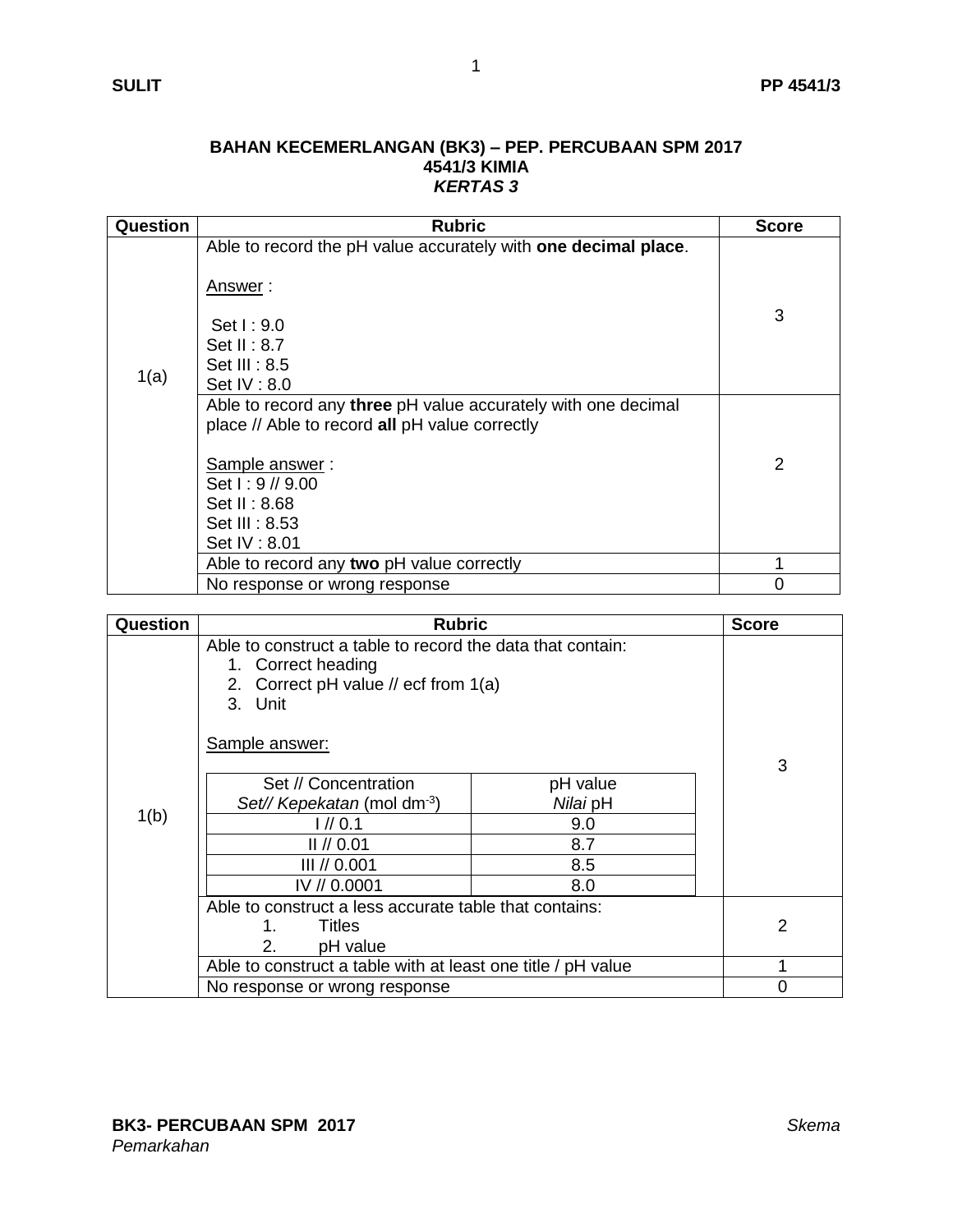| Question | <b>Rubric</b>                                                                                                                                                                                | <b>Score</b> |
|----------|----------------------------------------------------------------------------------------------------------------------------------------------------------------------------------------------|--------------|
| 1(c)     | Able to calculate the number of moles with correct unit<br>Answer:<br>Number of moles of hydrogen ion $=$ MV/1000<br>Bilangan mol ion hidrogen<br>$0.01 \times 50$<br>1000<br>$= 0.0005$ mol | 3            |
|          | Able to calculate the number of moles without unit/wrong unit                                                                                                                                | 2            |
|          | Able to show an idea of calculation<br>Sample answer:<br>0.01x50                                                                                                                             | 1            |
|          | No response or wrong response                                                                                                                                                                | Ω            |

| Question | <b>Rubric</b>                                                                                                                                                                                                                     | <b>Score</b>   |
|----------|-----------------------------------------------------------------------------------------------------------------------------------------------------------------------------------------------------------------------------------|----------------|
|          | Able to state the relationship correctly                                                                                                                                                                                          |                |
|          | Sample answers:<br>The higher/lower the concentration of hydroxide ion, the higher<br>/lower the pH value //<br>The higher/lower the pH value, the higher/lower the concentration of<br>hydroxide ion                             | 3              |
|          | Semakin tinggi/rendah kepekatan ion hidroksida, semakin                                                                                                                                                                           |                |
|          | tinggi/rendah nilai pH //<br>Semakin tinggi/rendah nilai pH, semakin tinggi/rendah kepekatan<br>ion hidroksida                                                                                                                    |                |
| 1(d)     | Able to state the relationship less accurately.                                                                                                                                                                                   |                |
|          | Sample answer:<br>The higher/lower the concentration, the higher/lower the pH value //<br>The higher/lower the pH value, the higher/lower the concentration<br>Semakin tinggi/rendah kepekatan, semakin tinggi/rendah nilai pH // | $\overline{2}$ |
|          | Semakin tinggi/rendah nilai pH, semakin tinggi/rendah kepekatan                                                                                                                                                                   |                |
|          | Able to give an idea of relationship<br>Sample answer:<br>Different concentration, different pH value //<br>Concentration affect the pH value<br>Kepekatan berbeza, nilai pH berbezall                                            | 1              |
|          | Kepekatan mempengaruhi nilai pH                                                                                                                                                                                                   |                |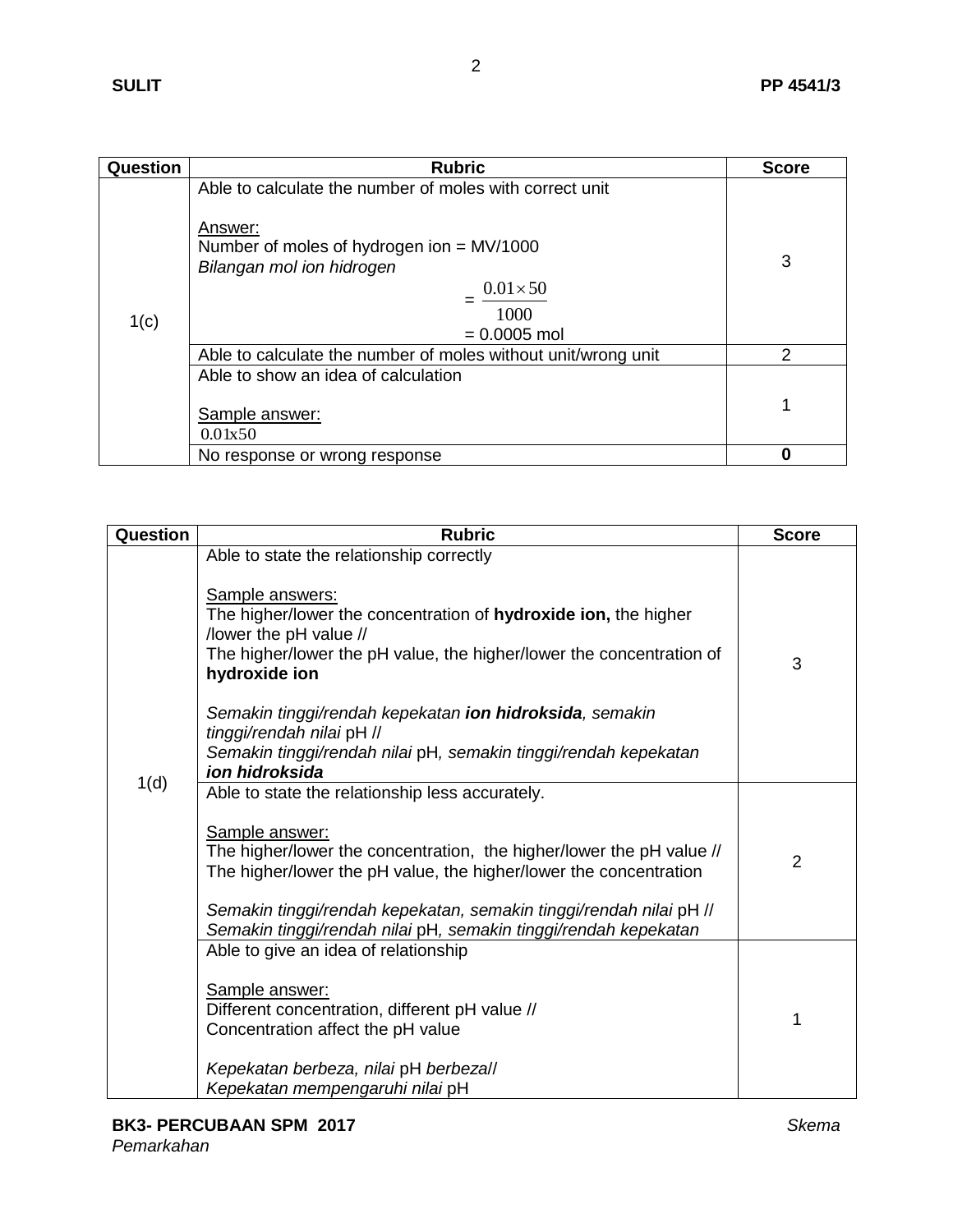|          | No response given / wrong response                                                   | $\Omega$       |  |  |
|----------|--------------------------------------------------------------------------------------|----------------|--|--|
|          |                                                                                      |                |  |  |
| Question | <b>Rubric</b>                                                                        | <b>Score</b>   |  |  |
|          | Able to predict the pH value correctly                                               |                |  |  |
|          | Sample answer:<br>$[9.0 < pH$ value $\leq 14.0$                                      | 3              |  |  |
|          | [9.0 < <i>nilai</i> pH ≤14.0]                                                        |                |  |  |
| 1(e)     | Able to predict the pH value less accurately                                         |                |  |  |
|          | Sample answer:                                                                       |                |  |  |
|          | Higher than 9.0 but less than 14                                                     | 2              |  |  |
|          | Lebih tinggi dari 9.0 tetapi kurang dari 14                                          |                |  |  |
|          | Able to state an idea of pH value of alkali                                          |                |  |  |
|          | Sample answer:<br>$[7.0 < pH$ value $\leq 9.0$ ] //Higher than 9.0 //Lower than 14.0 | 1              |  |  |
|          | [7.0 < nilai pH ≤9.0] // Lebih tinggi dari 9.0// Kurang dari 14.0                    |                |  |  |
|          | No response given / wrong response                                                   | $\overline{0}$ |  |  |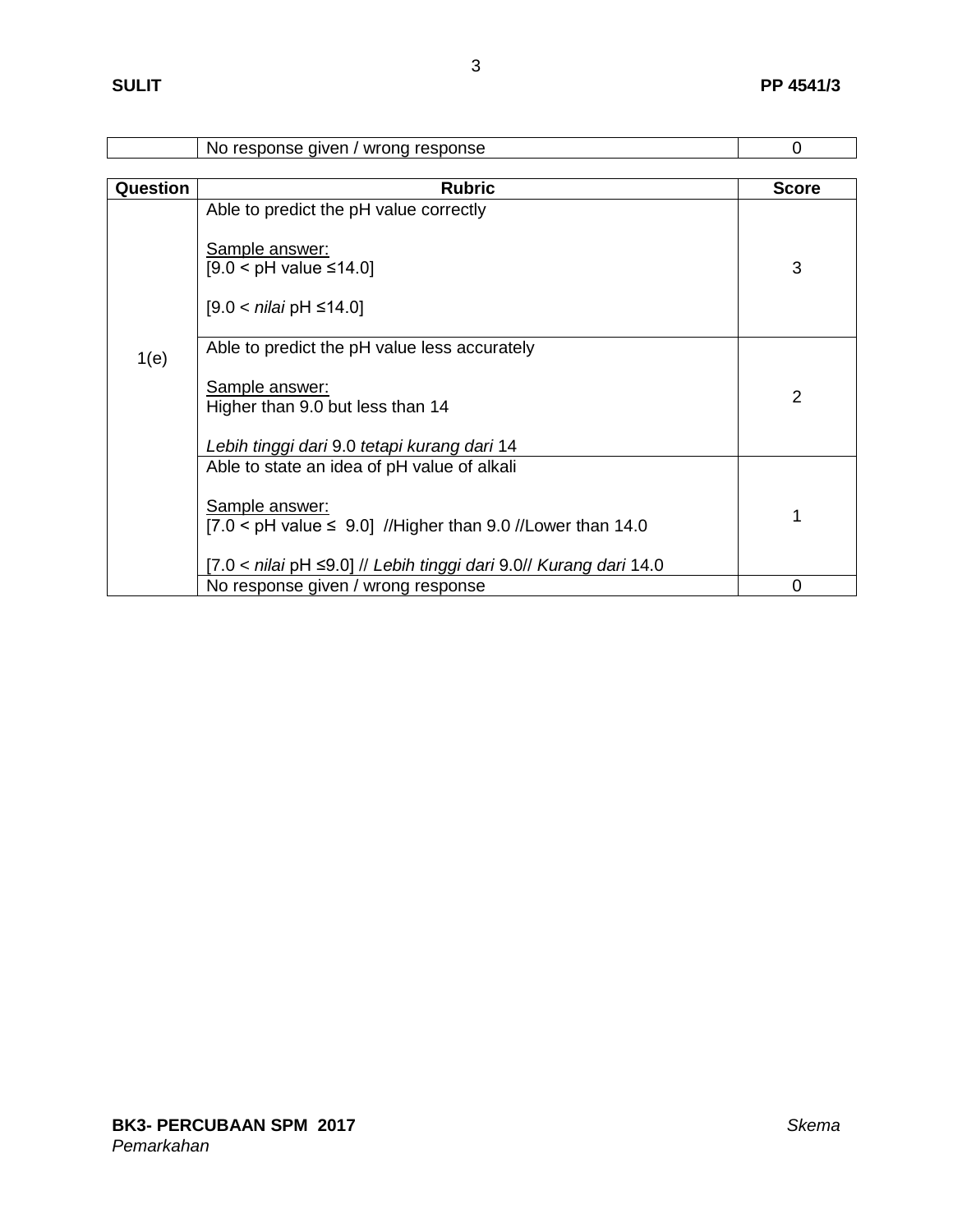| Question |                                                                                                                     | <b>Rubric</b>                                                                                                                       | <b>Score</b>   |  |
|----------|---------------------------------------------------------------------------------------------------------------------|-------------------------------------------------------------------------------------------------------------------------------------|----------------|--|
|          | Able to state two observations correctly<br>Sample answer:<br><b>Observation / Pemerhatian</b><br><b>Experiment</b> |                                                                                                                                     |                |  |
| 2(a)     | <b>Experiment I</b>                                                                                                 | Copper(II) sulphate dissolves//<br>Blue solution formed.<br>Kuprum(II) sulfat larut //<br>Larutan biru terhasil                     |                |  |
|          | <b>Experiment II</b>                                                                                                | Zinc carbonate does not dissolve/<br>remains unchanged // No change.<br>Zink karbonat tidak larut/<br>kekal sama // Tiada perubahan | 3              |  |
|          | <b>Experiment III</b>                                                                                               | Lead(II) nitrate dissolves //<br>Colourless solution formed.<br>Plumbum(II) nitrat larut //<br>Larutan tidak berwarna terhasil      |                |  |
|          | Able to state any 2 observations correctly.                                                                         |                                                                                                                                     | $\overline{2}$ |  |
|          | Able to state any 1 observation correctly.                                                                          |                                                                                                                                     |                |  |
|          | No response given or wrong response                                                                                 |                                                                                                                                     | $\Omega$       |  |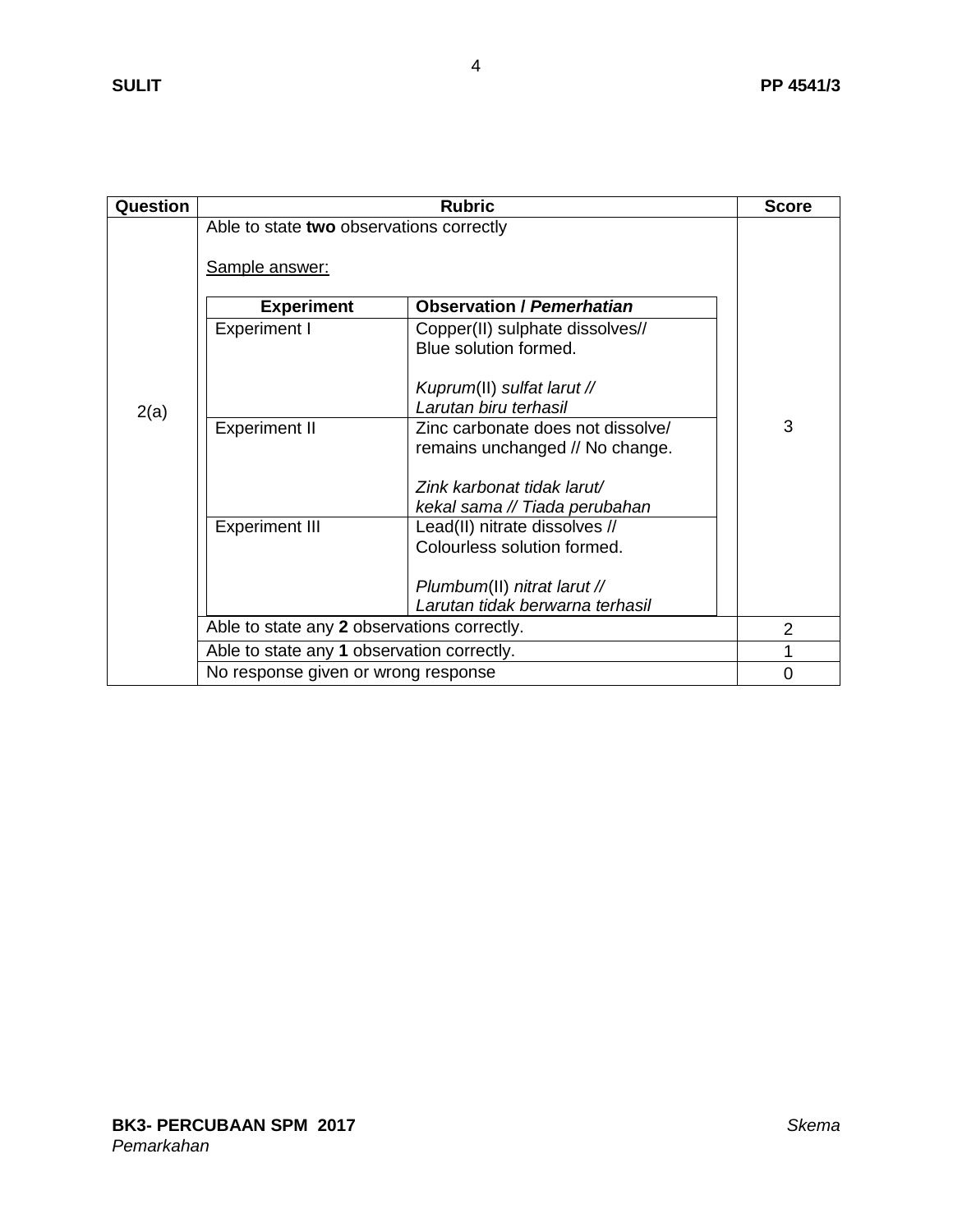| Question |                                                         | <b>Rubric</b>                                 | <b>Score</b> |
|----------|---------------------------------------------------------|-----------------------------------------------|--------------|
|          | Able to state an inference correctly                    |                                               |              |
|          | Sample answer:                                          |                                               |              |
|          | Observation/Pemerhatian                                 | Inference/Inferen                             |              |
|          | Copper(II) sulphate                                     | Copper(II) sulphate is a soluble              |              |
|          | dissolves                                               | salt                                          |              |
|          |                                                         | Kuprum(II) sulfat adalah garam<br>terlarutkan | 3            |
|          | Or /atau                                                |                                               |              |
|          | Observation/Pemerhatian                                 | Inference/Inferen                             |              |
| 2(b)     | Blue solution is formed                                 | <b>Solution formed contains</b>               |              |
|          |                                                         | copper(II) ions                               |              |
|          |                                                         | Larutan mengandungi ion<br>kuprum(II)         |              |
|          | Able to state an inference less correctly               |                                               |              |
|          | Sample answer:                                          |                                               |              |
|          | The solution contains ion                               |                                               | 2            |
|          | Larutan mengandungi ion                                 |                                               |              |
|          | Able to state an idea of inference                      |                                               |              |
|          | Sample answer:                                          |                                               | 1            |
|          | Reaction occurs // Copper(II) sulphate is a salt        |                                               |              |
|          | Tindak balas berlaku // Kuprum(II) sulfat adalah garam. |                                               |              |
|          | No response given or wrong response                     |                                               | 0            |

| Question | <b>Rubric</b>                                                                                                                                                                                                                                                                                                                                                                                                                                                                                        | <b>Score</b> |
|----------|------------------------------------------------------------------------------------------------------------------------------------------------------------------------------------------------------------------------------------------------------------------------------------------------------------------------------------------------------------------------------------------------------------------------------------------------------------------------------------------------------|--------------|
| 2(c)     | Able to state all variables correctly<br>Sample answer:<br>Manipulated variable: Copper(II) sulphate, zinc carbonate and<br>lead(II) nitrate // Type of salts<br>Responding variable: Solubility of salt // Formation of solution<br>Constant variable<br>: Water // Temperature of water //<br>Type of solvent<br>Pemboleh ubah manipulasi: Kuprum(II) sulfat, zink karbonat dan<br>plumbum(II) nitrat // Jenis garam<br>Pemboleh ubah bergerak balas: Keterlarutan garam //<br>Pembentukan larutan | 3            |
|          |                                                                                                                                                                                                                                                                                                                                                                                                                                                                                                      |              |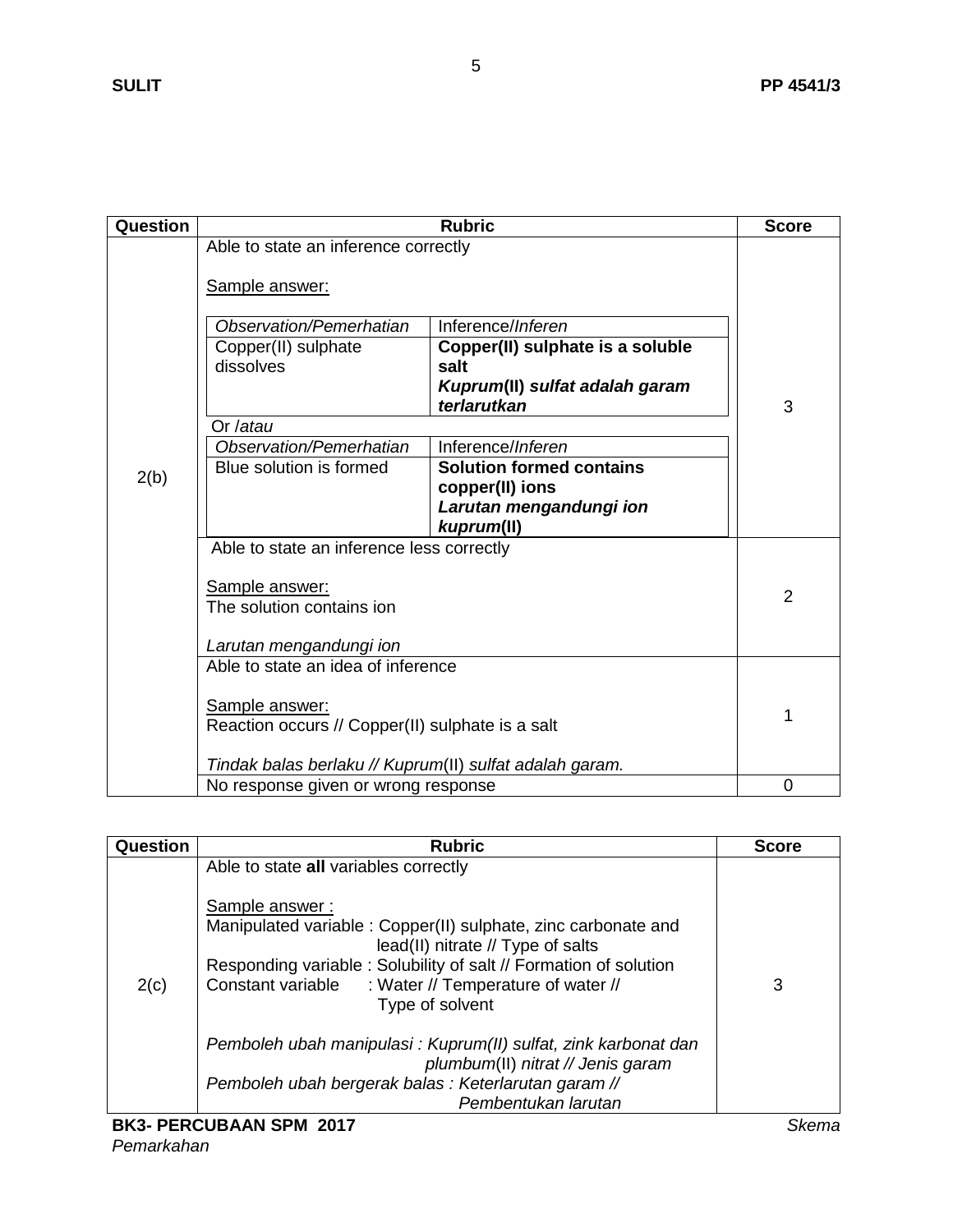| Pemboleh ubah dimalarkan: Air // Suhu air // Jenis pelarut |  |
|------------------------------------------------------------|--|
| Able to state any two variables correctly                  |  |
| Able to state any one variable correctly                   |  |
| No response or wrong response                              |  |

| Question | <b>Rubric</b>                                                                                                                                                                                                                                                                                                                                                                                                                                                          | <b>Score</b>   |
|----------|------------------------------------------------------------------------------------------------------------------------------------------------------------------------------------------------------------------------------------------------------------------------------------------------------------------------------------------------------------------------------------------------------------------------------------------------------------------------|----------------|
|          | Able to give the hypothesis correctly<br>Sample answer:<br>Copper(II) sulphate and lead(II) nitrate soluble in water while zinc<br>carbonate does not soluble in water //<br>Some salts are soluble in water while some salts are insoluble in<br>water<br>Kuprum(II) sulfat dan plumbum(II) nitrat larut di dalam air<br>manakala zink karbonat tidak larut di dalam air //<br>Sesetengah garam larut di dalam air manakala sesetengah garam<br>tidak larut dalam air | 3              |
| 2(d)     | Able to give the hypothesis almost correct<br>Sample answer:<br>Copper(II) sulphate and lead(II) nitrate soluble in water //<br>Zinc carbonate does not soluble in water<br>Some salts are soluble in water // Some salts are insoluble in<br>water<br>Kuprum(II) sulfat dan plumbum(II) nitrat larut di dalam air //<br>Zink karbonat tidak larut di dalam air //<br>Sesetengah garam larut di dalam air // Sesetengah garam tidak<br>larut dalam air                 | $\overline{2}$ |
|          | Able to state an idea of the hypothesis<br>Sample answer:<br>Solubility of salt depends on type of salts //<br>Type of salts affect the solubility of salt<br>Keterlarutan garam bergantung kepada jenis garam //<br>Jenis garam mempengaruhi keterlarutan garam                                                                                                                                                                                                       | 1              |
|          | No response or wrong response                                                                                                                                                                                                                                                                                                                                                                                                                                          | 0              |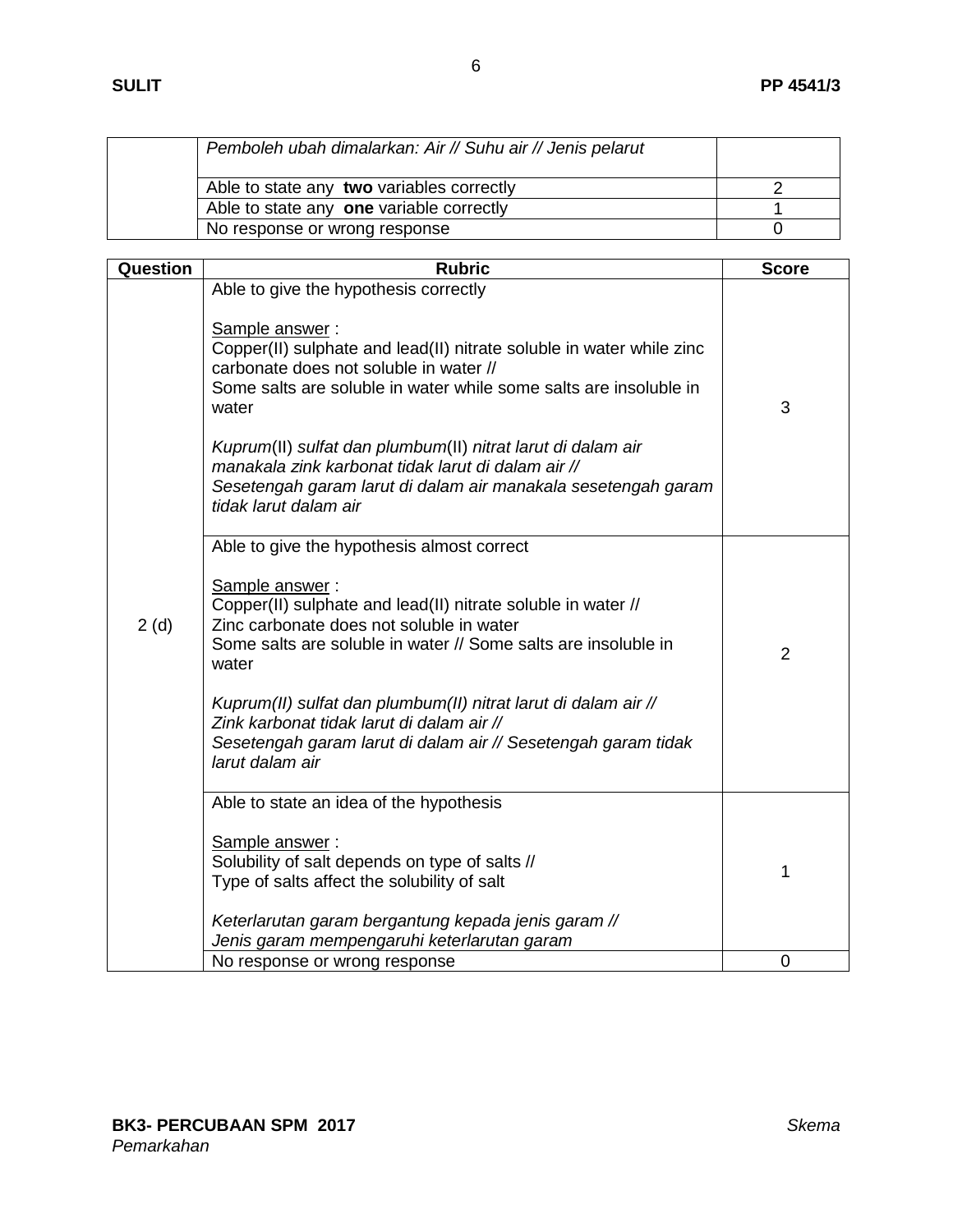| <b>Question</b> | <b>Rubric</b>                                                                                                                                                                                                                                                                                                                                                  | <b>Score</b> |
|-----------------|----------------------------------------------------------------------------------------------------------------------------------------------------------------------------------------------------------------------------------------------------------------------------------------------------------------------------------------------------------------|--------------|
| 2(e)            | Able to state the correct operational definition<br>1. what should be done and<br>2. what should be observed<br>Sample answer:<br>When a salt is added/put into water, it dissolves<br>When a salt is added/put into water, a solution formed<br>Apabila garam dimasukkan ke dalam air, garam larut<br>Apabila garam dimasukkan ke dalam air, larutan terhasil | 3            |
|                 | Able to state the operational definition almost correctly<br>Sample answer:<br>Salt dissolves // Solution formed<br>Garam larut // Larutan terhasil                                                                                                                                                                                                            | 2            |
|                 | Able to state any idea of soluble salt<br>Sample answer:                                                                                                                                                                                                                                                                                                       |              |
|                 | <b>Reaction occur</b><br>Tindak balas                                                                                                                                                                                                                                                                                                                          |              |
|                 | No response given or wrong response                                                                                                                                                                                                                                                                                                                            | 0            |

| Question | <b>Rubric</b>                                                       |                                                              | <b>Score</b> |
|----------|---------------------------------------------------------------------|--------------------------------------------------------------|--------------|
|          | Able to classify all the salts correctly<br>Sample answer:          |                                                              |              |
|          | Soluble salts                                                       | Insoluble salts                                              |              |
| 2(f)     | Garam terlarutkan                                                   | Garam tak terlarutkan                                        |              |
|          | Ammonium carbonate/ $(NH_4)_2CO_3$<br>Magnesium nitrate/ $Mg(NO3)2$ | Calcium sulphate/ CaSO <sub>4</sub><br>Silver chloride/ AgCl | 3            |
|          | Ammonium karbonat/ $(NH_4)_2CO_3$<br>Magnesium nitrat/ $Mg(NO3)2$   | Kalsium sulfat/ CaSO <sub>4</sub><br>Argentum klorida/ AgCl  |              |
|          |                                                                     |                                                              |              |
|          | Able to classify any three salts correctly                          |                                                              | 2            |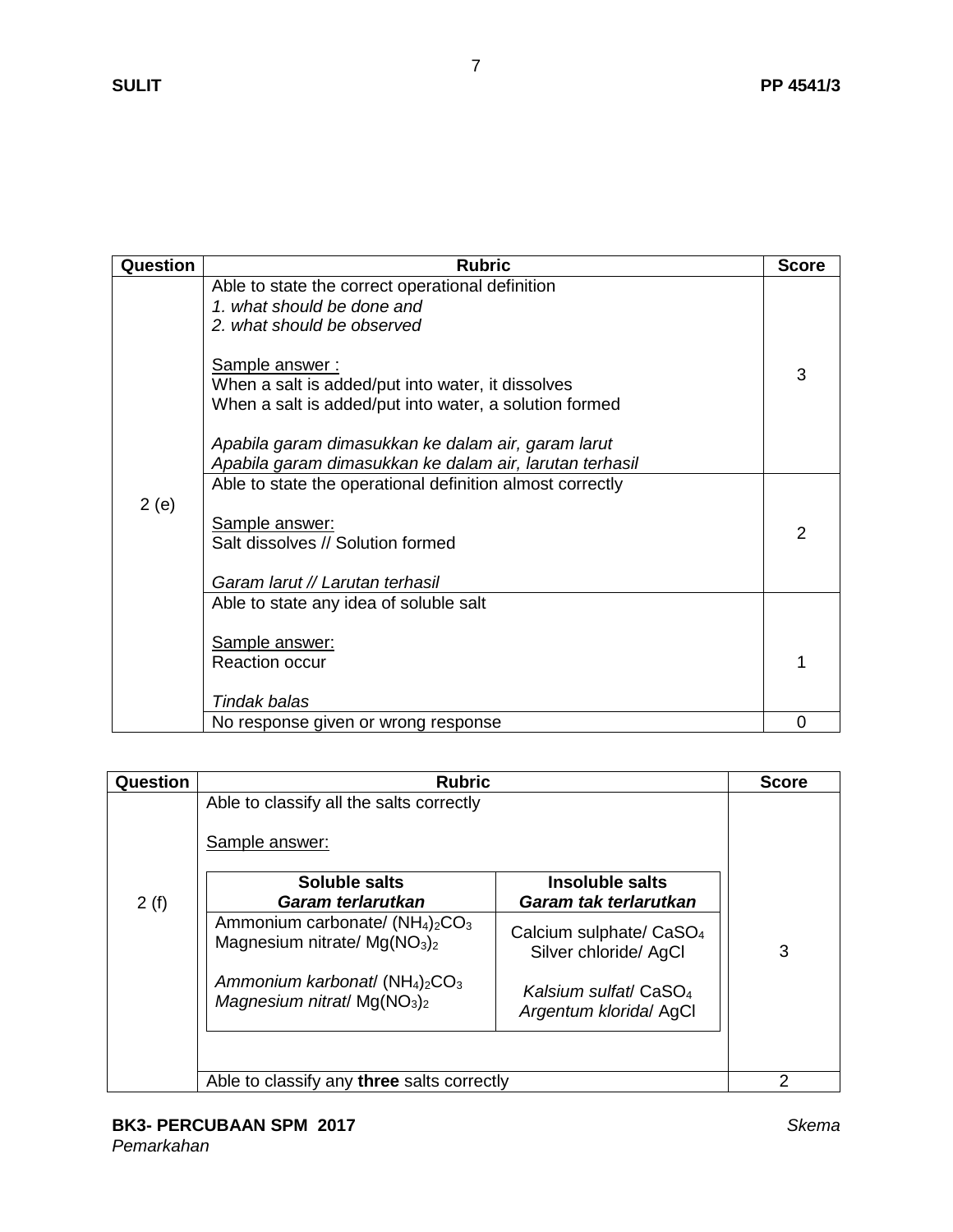| Able to classify any two salts correctly or give opposite<br>answers/wrong heading |  |
|------------------------------------------------------------------------------------|--|
| No response given / wrong response                                                 |  |

| Question | <b>Rubric</b>                                                                                                                                                                                                                                                                                                                                                                                           | <b>Score</b> |
|----------|---------------------------------------------------------------------------------------------------------------------------------------------------------------------------------------------------------------------------------------------------------------------------------------------------------------------------------------------------------------------------------------------------------|--------------|
| 3(a)     | Able to state the problem statement correctly<br>Sample answer:<br>How does the effectiveness of the cleansing action of soap and<br>detergent in hard water different?<br>Adakah keberkesanan tindakan pencucian sabun dan detergen dalam<br>air liat berbeza?                                                                                                                                         | 3            |
|          | Able to state the problem statement less accurately<br>Sample answer:<br>Does the effectiveness of cleansing action of soap and detergent are<br>different?// To investigate/ compare the effectiveness of soap and<br>detergent in hard water<br>Adakah keberkesanan tindakan pencucian sabun dan detergen<br>berbeza// Untuk menyiasat/ membanding keberkesanan sabun dan<br>detergen dalam air liat. | 2            |
|          | Able to give an idea of the problem statement.<br>Sample answer:<br>Does soap/detergent is more effective?<br>To investigate/ compare the effectiveness of soap and detergent<br>Adakah sabun/detergen lebih berkesan?<br>Untuk menyiasat/membanding keberkesanan sabun dan detergen                                                                                                                    | 1            |
|          | No response or wrong response                                                                                                                                                                                                                                                                                                                                                                           | 0            |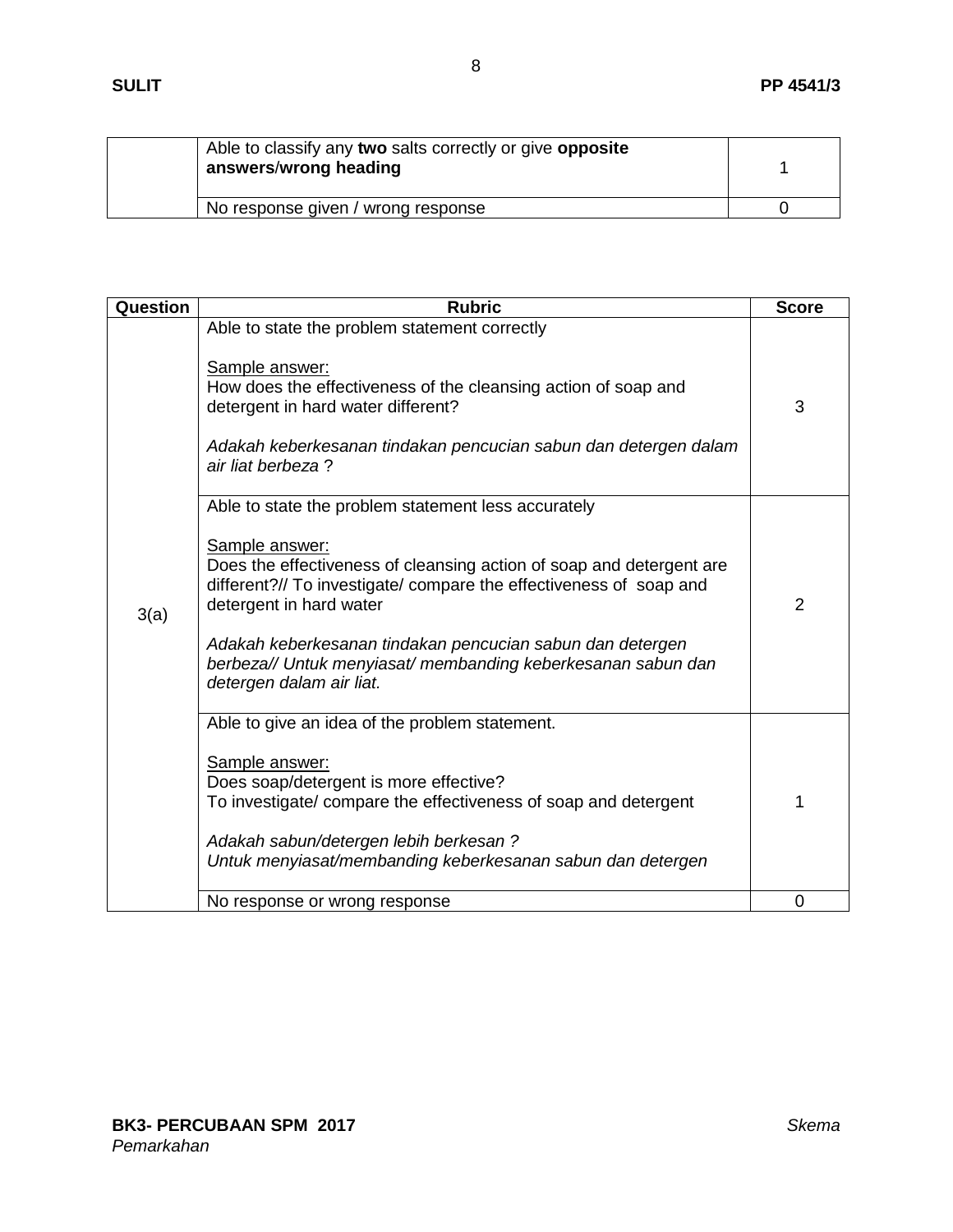| Question | <b>Rubric</b>                                                                                                                                                                                                                                                                                                                                                                                                                                                                                              | <b>Score</b>   |
|----------|------------------------------------------------------------------------------------------------------------------------------------------------------------------------------------------------------------------------------------------------------------------------------------------------------------------------------------------------------------------------------------------------------------------------------------------------------------------------------------------------------------|----------------|
| 3(b)     | Able to state the three variables correctly<br><b>Sample answer:</b><br><b>Manipulated variable:</b><br>Soap and detergent // Type of cleaning agent<br>Sabun dan detergen // Jenis agen pencuci<br><b>Responding variable:</b><br>Effectiveness of cleansing action //<br>Ability to remove the oily stains on cloth<br>Keberkesanan tindakan pencucian //<br>Keupayaan untuk singkir kotoran berminyak pada pakaian<br><b>Constant variable:</b><br>Cloth with oily stains // Hard water// Type of water | 3              |
|          | Pakaian dengan kotoran berminyak // Air liat // Jenis air                                                                                                                                                                                                                                                                                                                                                                                                                                                  |                |
|          |                                                                                                                                                                                                                                                                                                                                                                                                                                                                                                            | 2              |
|          | Able to state any two variables correctly<br>Able to state any one variable correctly                                                                                                                                                                                                                                                                                                                                                                                                                      |                |
|          |                                                                                                                                                                                                                                                                                                                                                                                                                                                                                                            |                |
|          | No response or wrong response                                                                                                                                                                                                                                                                                                                                                                                                                                                                              | $\overline{0}$ |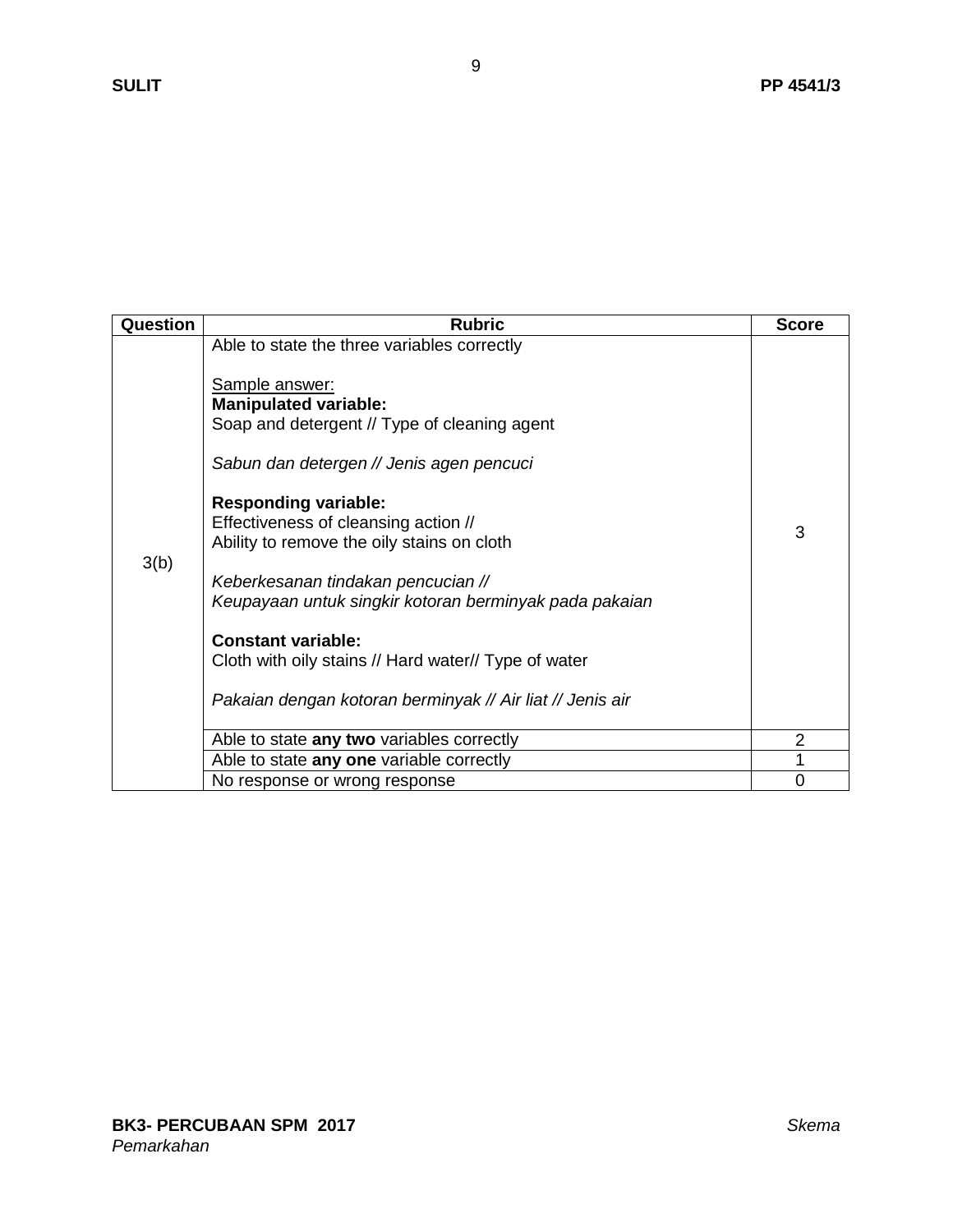| Question | <b>Rubric</b>                                                                                                                                                                                                                                                                                              | <b>Score</b> |
|----------|------------------------------------------------------------------------------------------------------------------------------------------------------------------------------------------------------------------------------------------------------------------------------------------------------------|--------------|
| 3(c)     | Able to state the relationship correctly between the manipulated<br>variable and the responding variable with direction<br>Sample answer:<br>Detergent is more effective than soap in cleansing action in hard<br>water.<br>Tindakan pencucian detergen lebih berkesan berbanding sabun<br>dalam air liat. | 3            |
|          | Able to state the relationship less correctly between the manipulated<br>variable and the responding variable with direction<br><b>Sample answer:</b><br>Detergent is more effective than soap<br>Detergen lebih berkesan berbanding sabun                                                                 | 2            |
|          | Able to state the idea of hypothesis<br>Sample answer:<br>Different cleansing agent have different effectiveness//<br>Detergent/Soap is more effective<br>Agen pencuci berbeza mempunyai keberkesanan berbeza//<br>Detergen/ Sabun lebih berkesan                                                          | 1            |
|          | No response or wrong response                                                                                                                                                                                                                                                                              | 0            |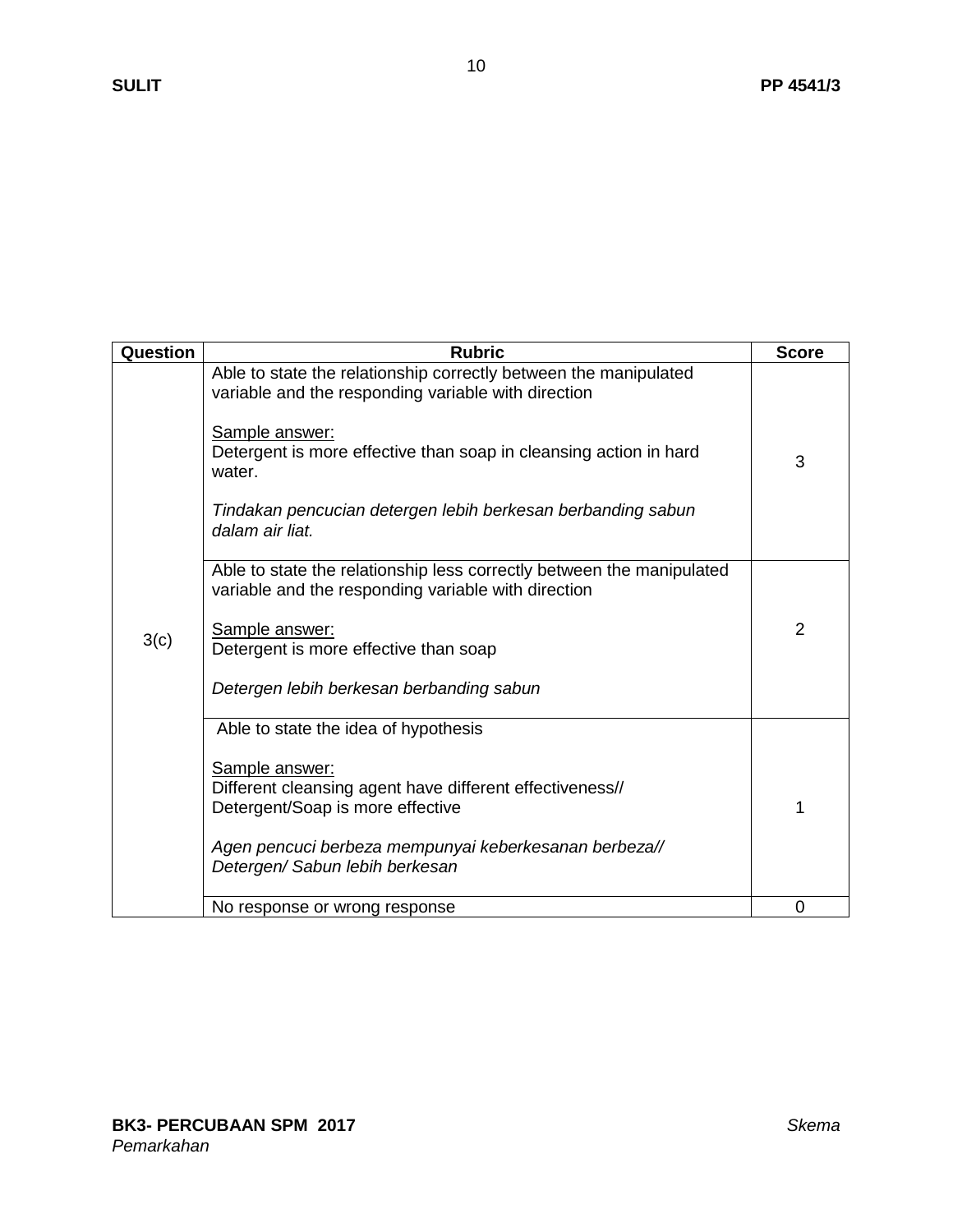| Question | <b>Rubric</b>                                                                         | <b>Score</b>   |
|----------|---------------------------------------------------------------------------------------|----------------|
| 3(d)     | Able to list all of substances and apparatus completely                               |                |
|          | Sample answer:                                                                        |                |
|          | <b>Substances</b><br>Soap, detergent, hard water, 2 pieces of cloths with oily stains |                |
|          | <b>Apparatus</b><br>Beaker/Basin, glass rod                                           | 3              |
|          | <b>Bahan</b><br>Sabun, detergen, air liat, 2 cebis kain dengan kotoran berminyak      |                |
|          | <b>Radas</b><br>Bikar/besen, rod kaca                                                 |                |
|          | Able to list materials and apparatus                                                  |                |
|          | Sample answer:                                                                        |                |
|          | <b>Substances</b><br>Soap, detergent, hard water, pieces of cloths with oily stains   |                |
|          | <b>Apparatus</b><br>Beaker/Basin, glass rod                                           | $\overline{2}$ |
|          | <b>Bahan</b><br>Sabun/ detergen, air liat, cebisan kain dengan kotoran berminyak      |                |
|          | <b>Radas</b><br>Bikar/Besen, rod kaca                                                 |                |
|          | Able to list the minimum substance and apparatus                                      |                |
|          | Sample answer:                                                                        | 1              |
|          | <b>Substances</b>                                                                     |                |
|          | Soap / detergent, pieces of cloths                                                    |                |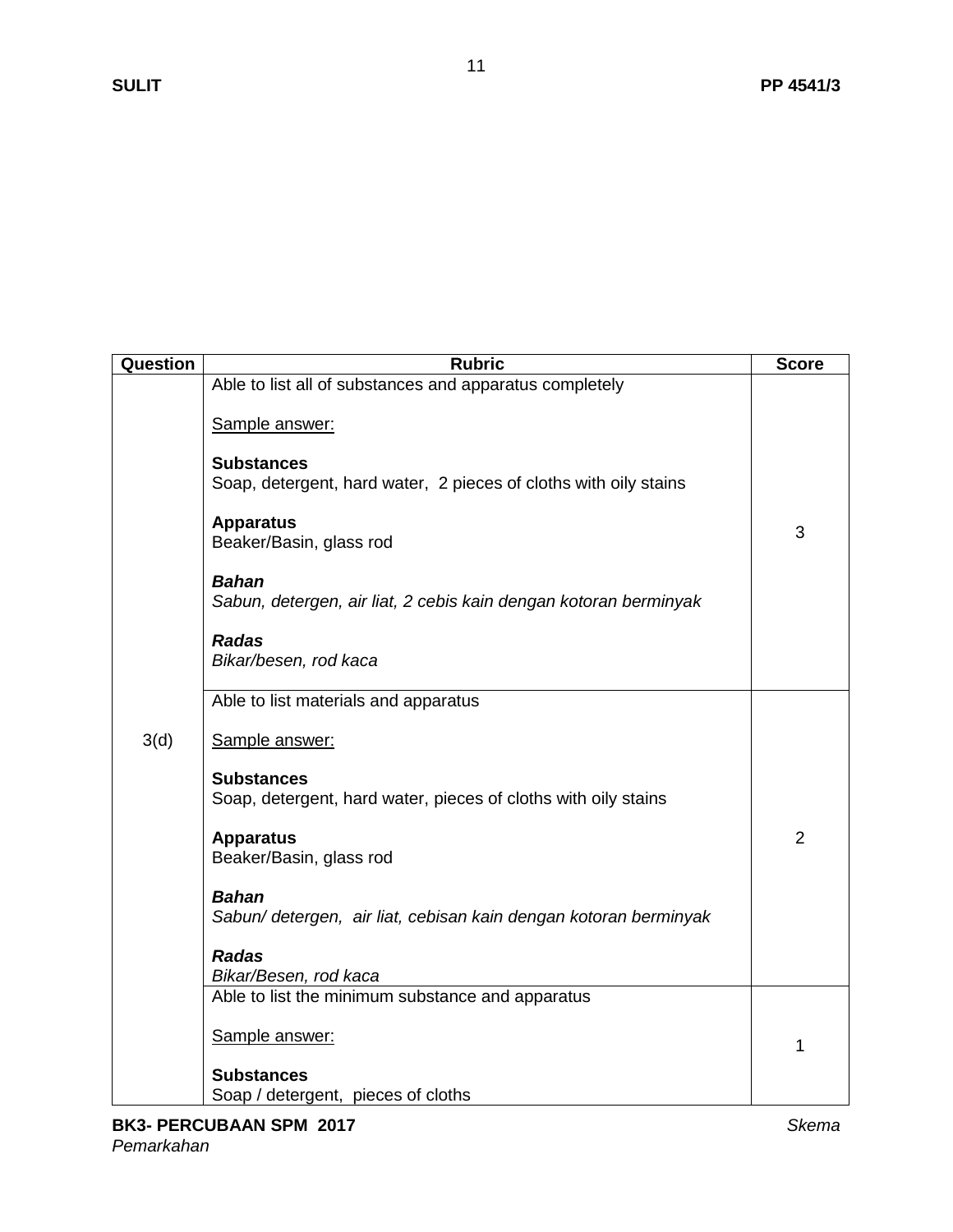| <b>Apparatus</b><br>[ Any suitable container] |  |
|-----------------------------------------------|--|
| <b>Bahan</b><br>Sabun/ detergen, cebisan kain |  |
| <b>Radas</b><br>[Sebarang bekas yang sesuai]  |  |
| No response or wrong response                 |  |

| Question | <b>Rubric</b>                                                                                                                                                    | <b>Score</b> |
|----------|------------------------------------------------------------------------------------------------------------------------------------------------------------------|--------------|
|          | Able to list all the steps correctly                                                                                                                             |              |
| 3(e)     | Sample answer:                                                                                                                                                   |              |
|          | 1. <b>Measure</b> and pour $[50 - 100]$ cm <sup>3</sup> of hard water into a beaker.<br><b>Sukat</b> dan tuang [50-100] cm <sup>3</sup> air liat ke dalam bikar. |              |
|          | 2. Add soap into the beaker and stir the mixture.<br>Tambah sabun ke dalam bikar dan kacau campuran.                                                             |              |
|          | 3. <b>Immerse</b> a piece of cloth stained with oil in the mixture.<br>Rendam cebisan kain dengan kotoran berminyak ke dalam<br>campuran                         | 3            |
|          | 4. Stir the mixture.<br><b>Kacau</b> campuran                                                                                                                    |              |
|          | 5. Record the observation.<br><b>Rekod</b> pemerhatian                                                                                                           |              |
|          | <b>Repeat</b> step 1 to 5 by replacing soap with detergent.<br>6.<br><b>Ulang</b> langkah 1 hingga 5 dengan menggantikan sabun<br>dengan detergen.               |              |
|          | Able to list down steps 2, 3, 4 and 6                                                                                                                            | 2            |
|          | Able to list down steps 2 and 3                                                                                                                                  | 1            |
|          | No response or wrong response                                                                                                                                    | $\Omega$     |